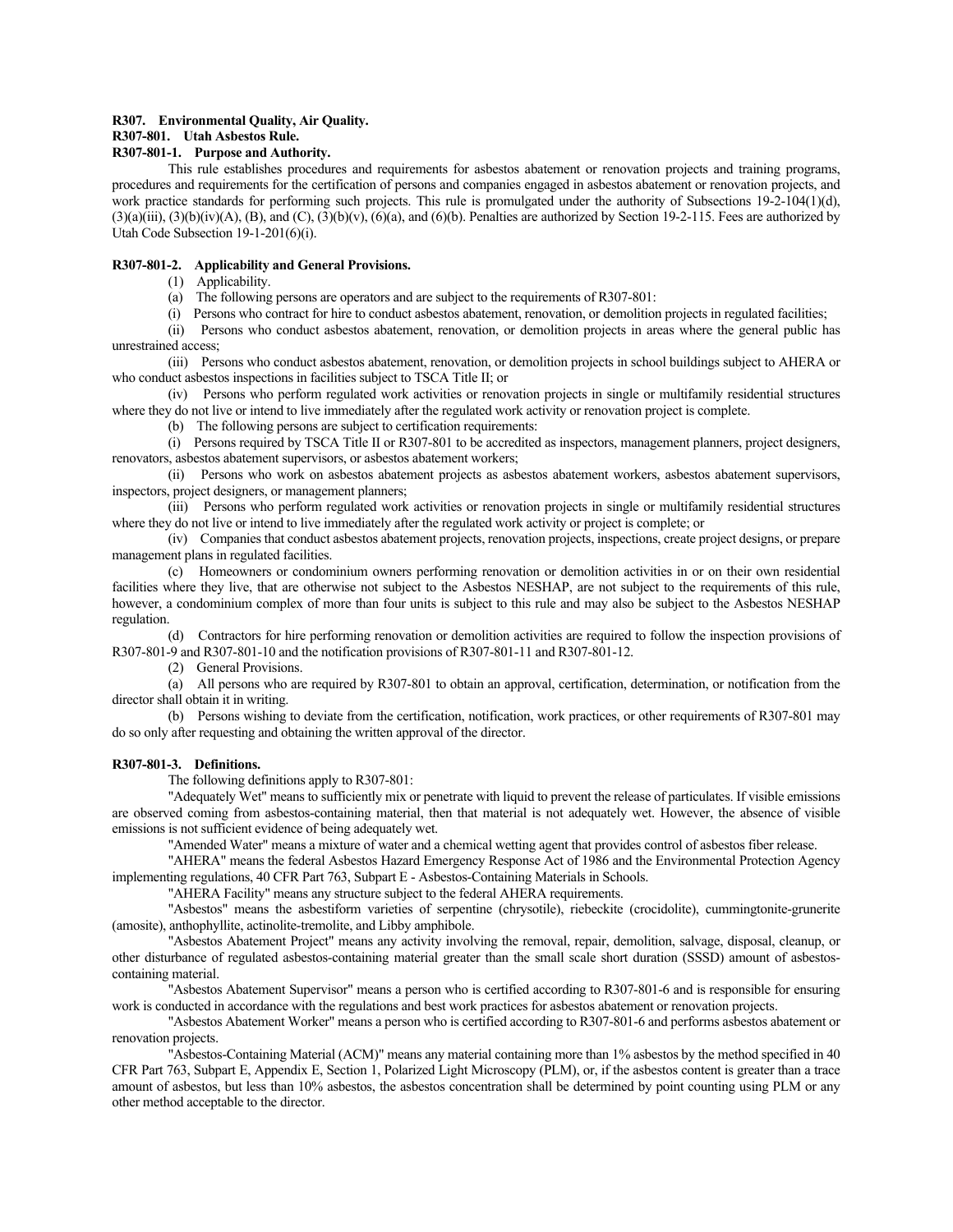"Asbestos-Containing Waste Material (ACWM)" means any waste generated from regulated asbestos-containing material (RACM) that contains any amount of asbestos and is generated by a source subject to the provisions of R307-801. This term includes filters from control devices, friable asbestos-containing waste material, and bags or other similar packaging contaminated with asbestos. As applied to demolition and renovation projects, this term also includes regulated asbestos-containing material waste and materials contaminated with asbestos including disposable equipment and clothing.

"Asbestos Inspection" means any activity undertaken to identify the presence and location, or to assess the condition, of asbestos-containing material or suspected asbestos-containing material, by visual or physical examination, or by collecting samples of the material. This term includes re-inspections of the type described in AHERA, 40 CFR 763.85(b), of known or assumed asbestoscontaining material which has been previously identified. The term does not include the following:

(a) Periodic surveillance of the type described in AHERA, 40 CFR 763.92(b), solely for the purpose of recording or reporting a change in the condition of known or assumed asbestos-containing material;

(b) Inspections performed by employees or agents of federal, state, or local government solely for the purpose of regulatory oversight and/or determining compliance with applicable statutes or regulations; or

(c) Visual inspections of the type described in AHERA, 40 CFR 763.90(i), solely for the purpose of determining completion of response actions.

"Asbestos Inspection Report" means a written report as specified in R307-801-10(6) describing an asbestos inspection performed by a certified asbestos inspector.

"Asbestos NESHAP" means the National Emission Standards for Hazardous Air Pollutants, 40 CFR Part 61, Subpart M, National Emission Standard for Asbestos.

"Asbestos Removal" means the stripping of friable ACM from regulated facility components or the removal of structural components that contain or are covered with friable ACM from a regulated facility.

"Category I Non-Friable Asbestos-Containing Material" means asbestos-containing packings, gaskets, resilient floor coverings, or asphalt roofing products containing more than 1% asbestos as determined by using the method specified in 40 CFR Part 763, Subpart E, Appendix E, Section 1, Polarized Light Microscopy (PLM).

"Category II Non-Friable Asbestos-Containing Material" means any material, excluding Category I non-friable ACM, containing more than 1% asbestos as determined by using the methods specified in 40 CFR Part 763, Subpart E, Appendix E, Section 1, Polarized Light Microscopy (PLM) that, when dry, cannot be crumbled, pulverized, or reduced to powder by hand pressure.

"Condominium" means a building or complex of buildings in which units of property are owned by individuals and common parts of the property, such as the grounds, common areas, and building structure, are owned jointly by the condominium unit owners.

"Containerized" means sealed in a leak-tight and durable container.

"Debris" means friable or regulated asbestos-containing material that has been dislodged and has fallen from its original substrate and position or which has fallen while remaining attached to substrate sections or fragments.

"Demolition Project" means the wrecking, salvage, or removal of any load-supporting structural member of a regulated facility together with any related handling operations, or the intentional burning of any regulated facility. This includes the moving of an entire building, but excludes the moving of structures, vehicles, or equipment with permanently attached axles, such as trailers, motor homes, and mobile homes that are specifically designed to be moved.

"Director" means the Director of the Utah Division of Air Quality.

"Disturb" means to disrupt the matrix, crumble, pulverize, or generate visible debris from ACM or RACM.

"Emergency Abatement or Renovation Project" means any asbestos abatement or renovation project which was not planned and results from a sudden, unexpected event that, if not immediately attended to, presents a safety or public health hazard, is necessary to protect equipment from damage, or is necessary to avoid imposing an unreasonable financial burden as determined by the director. This term includes operations necessitated by non-routine failure of equipment, natural disasters, fire, or flooding, but does not include situations caused by the lack of planning.

"Encapsulant" means a permanent coating applied to the surface of friable ACM for the purpose of preventing the release of asbestos fibers. The encapsulant creates a membrane over the surface (bridging encapsulant) or penetrates the material and binds its components together (penetrating encapsulant).

"Friable Asbestos-Containing Material" means any asbestos-containing material that, when dry, can be crumbled, pulverized, or reduced to powder by hand pressure.

"Glove bag" means an impervious plastic bag-like enclosure, not to exceed 60 x 60 inches, affixed around an asbestoscontaining material, with glove-like appendages through which material and tools may be handled.

"General Building Remodeling Activities" means the alteration in any way of one or more regulated structure components, excluding asbestos abatement, renovation, and demolition projects.

"Government Official" means an engineer, building official, or health officer employed by a governmental jurisdiction that has a responsibility for public safety or health in the jurisdiction where the structure is located.

"High-Efficiency Particulate Air (HEPA)" means a filtration system capable of trapping and retaining at least 99.97% of all mono-dispersed particles 0.3 micron in diameter.

"Inaccessible" means in a physically restricted or obstructed area, or covered in such a way that detection or removal is prevented or severely hampered.

"Inspector" means a person who is certified according to R307-801-6, conducts asbestos inspections, or oversees the preparation of asbestos inspection reports.

"Libby Amphibole" means loose-fill vermiculite type insulation material originating in Libby, Montana, or elsewhere, used in regulated facilities subject to this rule and has greater than 1% asbestiform varieties of serpentine (chrysotile), riebeckite (crocidolite),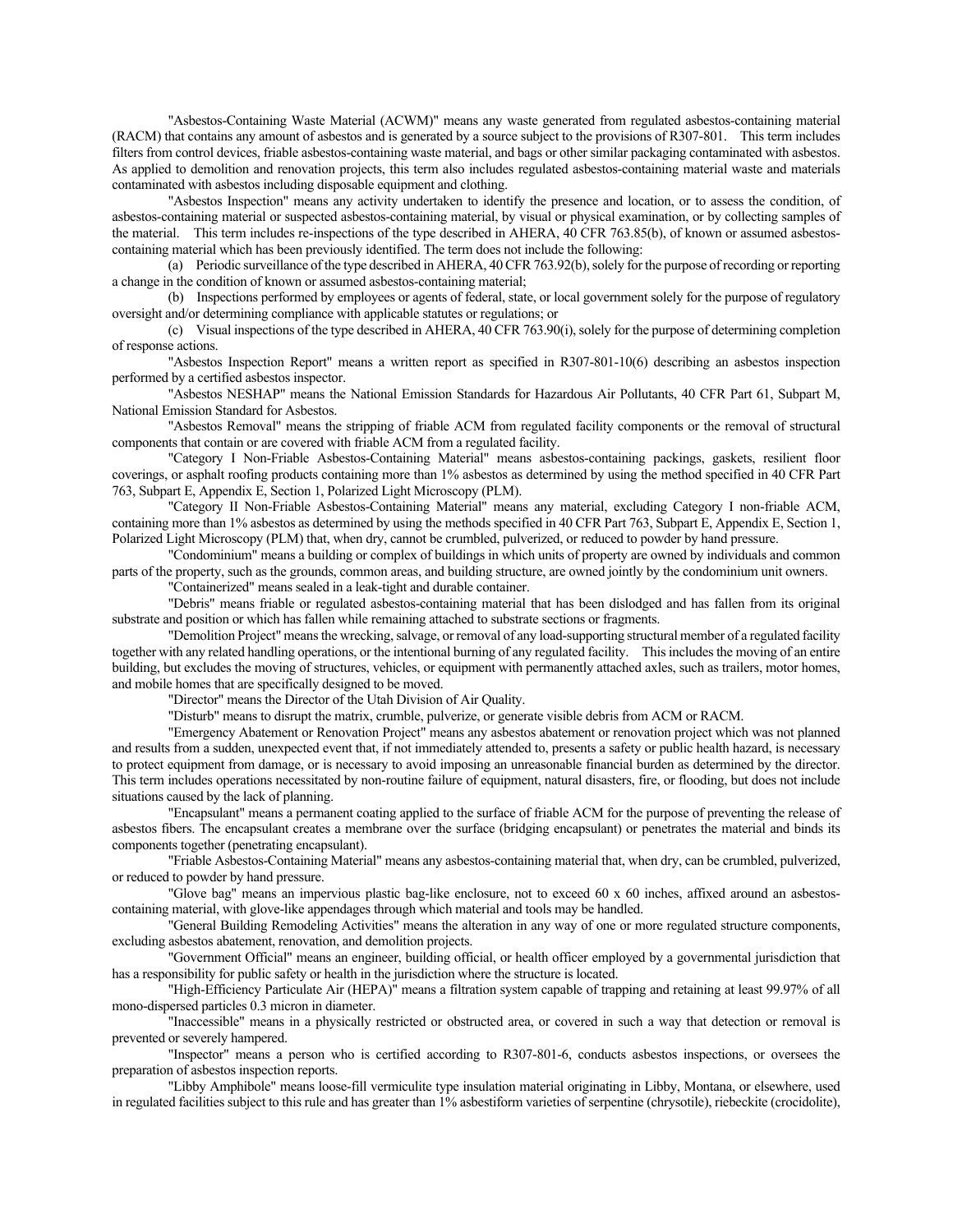cummingtonite-grunerite (amosite), anthophyllite, and actinolite-tremolite, as defined earlier in this section, and winchite, richterite, tremolite, magnesio-riebikite, magnesio-arfvedsonite, and edenite using United States Environmental Protection Agency Method EPA/600/R93/116 or other method as approved by the director.

"Management Plan" means a document that meets the requirements of AHERA for management plans for asbestos in schools.

"Management Planner" means a person who is certified according to R307-801-6 and oversees the preparation of management plans for school buildings subject to AHERA.

"Model Accreditation Plan (MAP)" means 40 CFR Part 763, Subpart E, Appendix C, Asbestos Model Accreditation Plan.

"NESHAP Amount" means combined amounts in a project that total:

(a) 260 linear feet (80 linear meters) of pipe covered with RACM;

(b) 160 square feet (15 square meters) of RACM used to cover or coat any duct, boiler, tank, reactor, turbine, equipment, structural member, or regulated facility component; or

(c) 35 cubic feet (one cubic meter) of RACM removed from regulated facility structural members or components where the length and area could not be measured previously.

"NESHAP Facility" means any institutional, commercial, public, industrial, or residential structure, installation, or building, (including any structure, installation, or building containing condominiums or individual dwelling units operated as a residential cooperative, but excluding residential buildings having four or fewer dwelling units); any ship; and any active or inactive waste disposal site. For purposes of this definition, any building, structure, or installation that contains a loft used as a dwelling is not considered a residential structure, installation, or building. Any structure, installation, or building that was previously subject to the Asbestos NESHAP is not excluded, regardless of its current use or function.

"NESHAP-Sized Project" means any project that involves at least the NESHAP amount of ACM.

"Non-Friable Asbestos-Containing Material" means any material containing more than 1% asbestos, as determined using the methods specified in 40 CFR Part 763, Subpart E, Appendix E, Section 1, Polarized Light Microscopy (PLM), that, when dry, cannot be crumbled, pulverized, or reduced to powder by hand pressure.

"Open Top Catch Bag" means either an asbestos waste bag or six mil polyethylene sheeting which is sealed at both ends and used by certified asbestos abatement workers, in a manner not to disturb the matrix of the asbestos-containing material, to collect preformed RACM pipe insulation in either a crawl space or pipe chase less than six feet high or less than three feet wide.

"Phased Project" means either an asbestos abatement, renovation, or demolition project that contains multiple start and stop dates corresponding to separate operations or areas where the entire asbestos abatement, renovation, or demolition project cannot or will not be performed continuously.

"Preformed RACM Pipe Insulation" means prefabricated asbestos-containing thermal system insulation on pipes formed in sections that can be removed without disturbing the matrix of the asbestos-containing material.

"Project Designer" means a person who is certified according to R307-801-6 and prepares a design for an asbestos abatement project in school buildings subject to AHERA or prepares an asbestos clean-up plan in a regulated facility where an asbestos disturbance greater than the SSSD amount has occurred.

"Regulated Asbestos-Containing Material (RACM)" means friable ACM, Category I non-friable ACM that has become friable, Category I non-friable ACM that will be or has been subjected to sanding, grinding, cutting, or abrading, or Category II nonfriable ACM that has a high probability of becoming or has become crumbled, pulverized, or reduced to powder by the forces expected to act on the material in the course of demolition or renovation project operations.

"Regulated Facilities" means residential facilities, AHERA facilities, or NESHAP facilities where:

(a) A sample has been identified and analyzed to contain, or is assumed under  $R307-801-10(5)$  to contain, greater than 1% asbestos; and

(b) The material from where the sample was collected will be disturbed and rendered friable during the abatement, demolition, or renovation activities.

"Regulated Facility Component" means any part of a regulated facility including equipment.

"Renovation Project" means any activity involving the removal, repair, salvage, disposal, cleanup, or other disturbance of greater than the SSSD amount of RACM, but less than the NESHAP amount of RACM, and the intent of the project is not asbestos abatement or demolition. Renovation Projects can be performed in NESHAP or residential facilities, but cannot be performed in AHERA facilities.

"Renovator" means a person who is certified according to R307-801-6 and is responsible for ensuring work that is conducted on a renovation project is performed in accordance with the regulatory requirements and best work practices for a greater than the SSSD amount of RACM, but less than the NESHAP amount of RACM, where the intent of the project is to perform a renovation project and not to perform an asbestos abatement or demolition project. Renovation projects can be performed in NESHAP or residential facilities but cannot be performed in AHERA facilities.

"Residential Facility" means a building used primarily for residential purposes, has four or fewer units, is otherwise not subject to the Asbestos NESHAP, and is not a residential outbuilding structure of less than 100 square feet.

"Small-Scale, Short-Duration (SSSD)" means a project that removes or disturbs less than three square feet or three linear feet of RACM in a regulated facility.

"Sprayed-on or Painted-on Ceiling Treatment" means a surfacing material or treatment that has been applied to the ceiling regardless of application method. The application of paint that has no added materials is not considered a ceiling treatment.

"Strip" means to take off ACM from any part of a regulated facility or a regulated facility component.

"Structural Member" means any load-supporting member of a regulated facility, such as beams and load-supporting walls or any non-load supporting member, such as ceilings and non-load supporting walls.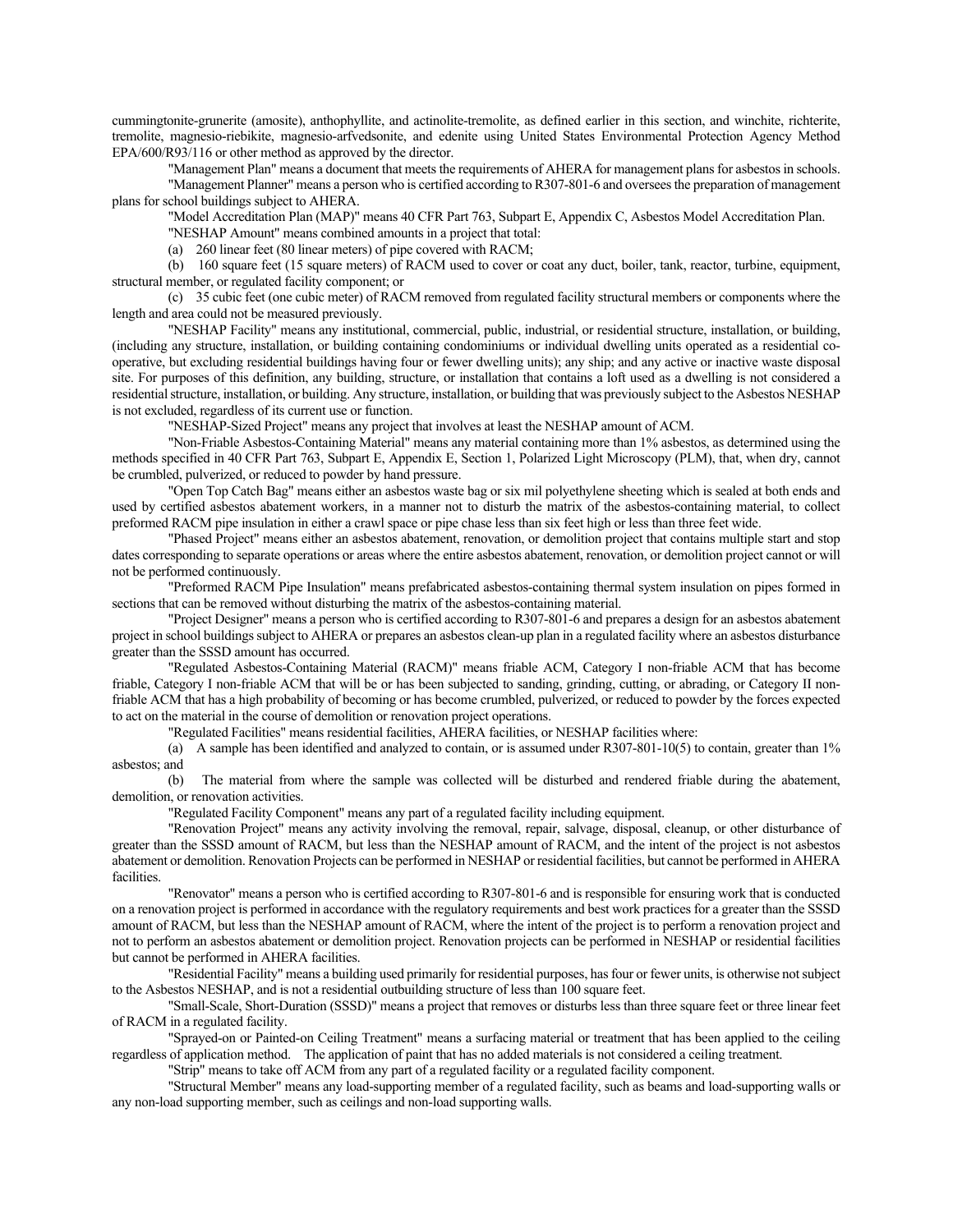"Suspect or Suspected Asbestos-Containing Material" means all building materials that have the potential to contain asbestos, except building materials made entirely of glass, fiberglass, wood, metal, or rubber.

"Training Hour" means at least 50 minutes of actual learning, including, but not limited to, time devoted to lecture, learning activities, small group activities, demonstrations, evaluations, and hands-on experience.

"TSCA" means the Toxic Substances Control Act.

"TSCA Accreditation" means successful completion of training as an inspector, management planner, project designer, contractor-supervisor, or worker, as specified in the TSCA Title II.

"TSCA Title II" means 15 U.S.C. 2601 et seq., Toxic Substances Control Act, Subchapter II - Asbestos Hazard Emergency Response.

"Unrestrained Access" means without fences, closed doors, personnel, or any other method intended to restrict public entry.

"Waste Generator" means any owner or operator of an asbestos abatement or renovation project covered by R307-801 whose act or process produces ACWM.

"Working Day" means weekdays, Monday through Friday, including holidays.

# **R307-801-4. Adoption and Incorporation of 40 CFR 763 Subpart E.**

(1) The provisions of 40 CFR 763 Subpart E, including appendices, effective as of the date referenced in R307-101-3, are hereby adopted and incorporated by reference.

(2) Implementation of the provisions of 40 CFR Part 763, Subpart E, except for the Model Accreditation Plan, shall be limited to those provisions for which the EPA has waived its requirements in accordance with 40 CFR 763.98, Waiver; delegation to State, as published at 52 FR 41826, (October 30, 1987).

# **R307-801-5. Company Certification.**

(1) All persons shall operate under:

(a) An asbestos company certification before contracting for hire, at a regulated facility, to conduct asbestos inspections, create management plans, create project designs, or conduct asbestos abatement projects, or

(b) Either an asbestos renovation company certification or asbestos company certification before contracting for hire to conduct asbestos abatement or renovation projects at a regulated facility.

(2) To obtain an asbestos company certification or an asbestos renovation company certification, all persons shall submit a properly completed application for certification on a form provided by the director and pay the appropriate fee.

(3) Unless revoked or suspended, an asbestos company certification or an asbestos renovation company certification shall remain in effect until the expiration date provided by the director.

# **R307-801-6. Individual Certification.**

(1) All persons shall have an individual certification to conduct asbestos inspections, create management plans, create project designs, conduct asbestos renovation projects, or conduct asbestos abatement projects at a regulated facility.

(2) To obtain certification as an asbestos abatement worker, asbestos abatement supervisor, inspector, project designer, renovator, or management planner, each person shall:

- (a) Provide personal identifying information;
- (b) Pay the appropriate fee;
- (c) Complete the appropriate form or forms provided by the director;

(d) Provide certificates of initial and current refresher training, if applicable, that demonstrates accreditation in the appropriate discipline. Certificates from courses approved by the director, courses approved in a state that has an accreditation program that meets the TSCA Title II Appendix C Model Accreditation Plan (MAP), or courses that are approved by EPA under TSCA Title II are acceptable unless the director has determined that the course does not meet the requirements of TSCA accreditation training required by R307-801; and

(e) Complete a new initial training course as required by the AHERA MAP, or for the renovator certification, R307-801, if there is a period of more than one year from the previous initial or refresher training certificate expiration date.

(3) Duration and Renewal of Certification.

(a) Unless revoked or suspended, a certification shall remain in effect until the expiration date of the current certificate of TSCA accreditation for the specific discipline.

- (b) To renew certification, the individual shall:
- (i) Submit a properly completed application for renewal on a form provided by the director;

(ii) Submit a current certificate of TSCA accreditation, or for the renovator certification, a training certificate from a

renovator course accredited by the director, for initial or refresher training in the appropriate discipline; and

(iii) Pay the appropriate fee.

## **R307-801-7. Denial and Cause for Suspension and Revocation of Company and Individual Certifications.**

(1) An application for certification may be denied if the individual, applicant company, or any principal officer of the applicant company has a documented history of non-compliance with the requirements, procedures, or standards established by R307- 801, R307-214-1, which incorporates the Asbestos NESHAP, AHERA, or with the requirements of any other entity regulating asbestos activities and training programs.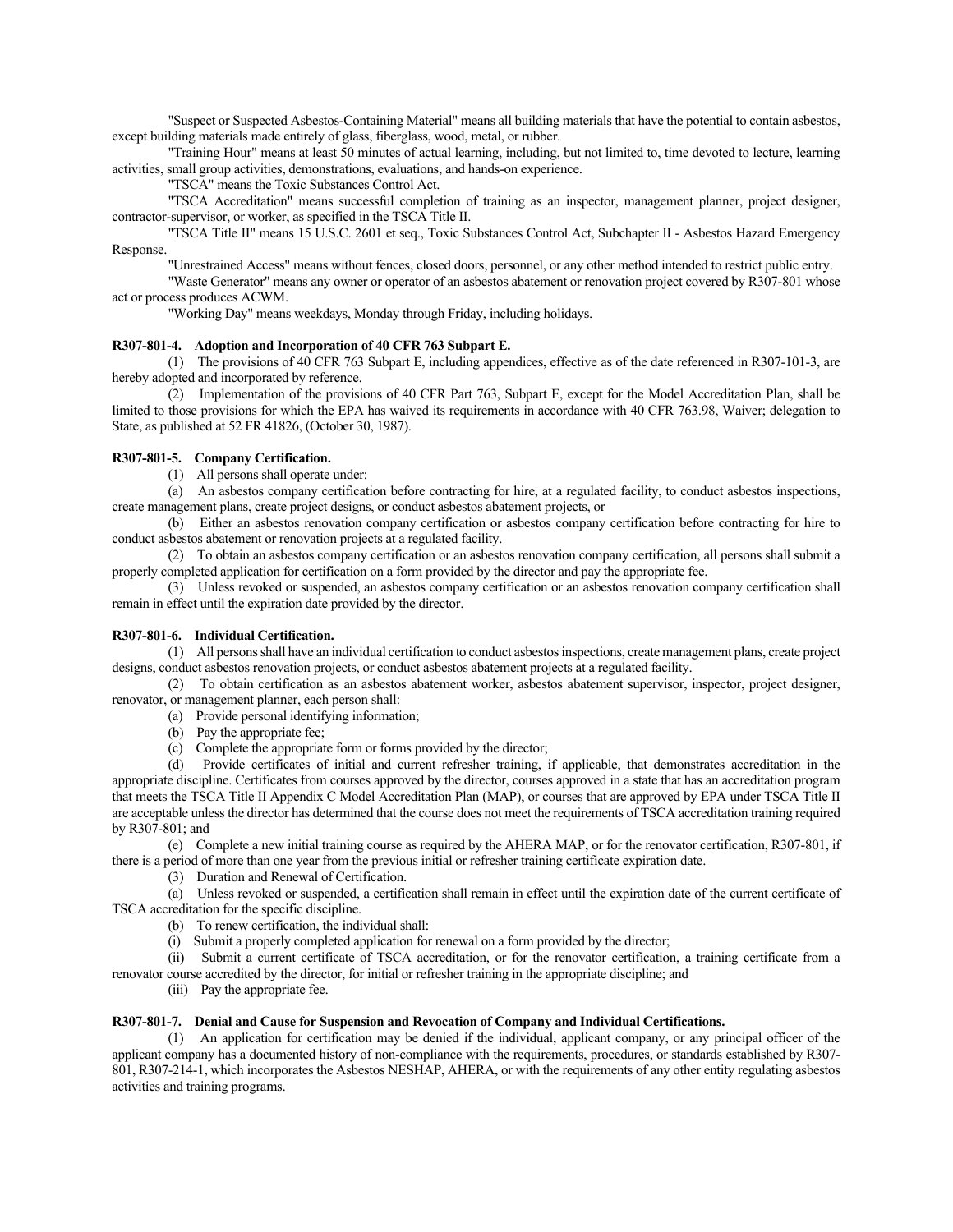(2) The director may revoke or suspend any certification based upon documented violations of any requirement of R307- 801, AHERA, or the Asbestos NESHAP, including but not limited to:

(a) Falsifying or knowingly omitting information in any written submittal required by those regulations;

(b) Permitting the duplication or use of a certificate of TSCA accreditation for the purpose of preparing a falsified written

submittal; or

(c) Repeated work practice violations.

## **R307-801-8. Approval of Training Courses.**

(1) To obtain approval of a training course, the course provider shall provide a written application to the director that includes:

(a) The name, address, telephone number, and institutional affiliation of the person sponsoring the course;

(b) The course curriculum;

(c) A letter that clearly indicates how the course meets the Model Accreditation Plan (MAP) and R307-801 requirements for length of training in hours, amount and type of hands-on training, examinations (including length, format, example of examination or questions, and passing scores), and topics covered in the course;

(d) A copy of all course materials, including student manuals, instructor notebooks, handouts, etc.;

(e) The names and qualifications of all course instructors, including all academic credentials and field experience in asbestos abatement projects, inspections, project designs, management planning, or renovation projects;

(f) An example of numbered certificates issued to students who attend the course and pass the examination. The certificate shall include a unique certificate number; the name of the student; the name of the course completed; the dates of the course and the examination; an expiration date one year from the date the student completed the course and examination, or for the purposes of the renovator course, a progressive lengthening of the refresher training schedule of one year after the initial training, three years after the first refresher training, and five years after the second refresher training and all subsequent refresher training courses; the name, address, and telephone number of the training provider that issued the certificate; and a statement that the person receiving the certificate has completed the requisite training for TSCA or director accreditation;

(g) A written commitment from the training provider to teach the submitted training course(s) in Utah on a regular basis; and

(h) Payment of the appropriate fee.

(2) To maintain approval of a training course, the course provider shall:

(a) Provide training that meets the requirements of R307-801 and the MAP;

(b) Provide the director with the names, government-issued picture identification card number, and certificate numbers of all persons successfully completing the course within 30 working days of successful completion;

(c) Keep the records specified for training providers in the MAP for three years;

(d) Permit the director or authorized representative to attend, evaluate, and monitor any training course without receiving advance notice from the director and without charge to the director; and

(e) Notify the director of any new course instructor ten working days prior to the day the new instructor presents or teaches any course for Renovator or TSCA Accreditation purposes. The training notification form shall include:

(i) The name and qualifications of each course instructor, including appropriate academic credentials and field experience in asbestos abatement projects, inspections, management plans, project designs, or renovations; and

(ii) A list of the course(s) or specific topics that will be taught by the instructor.

(f) Submit the initial or refresher course materials required by R307-801-8(1) to the director for course re-accreditation in a time period not to exceed four years.

(3) All course providers that provide an AHERA or Renovator training course or refresher course in the state of Utah shall:

(a) Notify the director of the location, date, and time of the course at least ten working days before the first day of the course;

(b) Update the training notification form as soon as possible before, but no later than one day before the original course date if the course is rescheduled or canceled before the course is held; and

(c) Allow the director or authorized representative to conduct an audit of any course provided to determine whether the course provider meets the requirements of the MAP and of R307-801.

(4) Renovator Certification Course. The renovator certification course shall be a minimum of eight training hours, with a minimum of two hours devoted to hands-on training activities, and shall include an examination of at least 25 questions that the student shall pass with a 70% or greater proficiency rate. Instruction in the topics described in R307-801-8(4)(c), (d), and (e) shall be included in the hands-on portion of the course. The minimum curriculum requirements for the renovator certification course shall adequately address the following topics:<br>(a) The physical

The physical characteristics of asbestos and asbestos-containing materials, including identification of asbestos, aerodynamic characteristics, typical uses, physical appearance, a review of hazard assessment considerations, and a summary of renovation project control options;

(b) Potential health effects related to asbestos exposure, including the nature of asbestos-related diseases, routes of exposure, dose-response relationships and the lack of a safe exposure level, synergism between cigarette smoking and asbestos exposure, and latency period for diseases;

(c) Personal protective equipment, including selection of respirator and personal protective clothing, and handling of nondisposable clothing;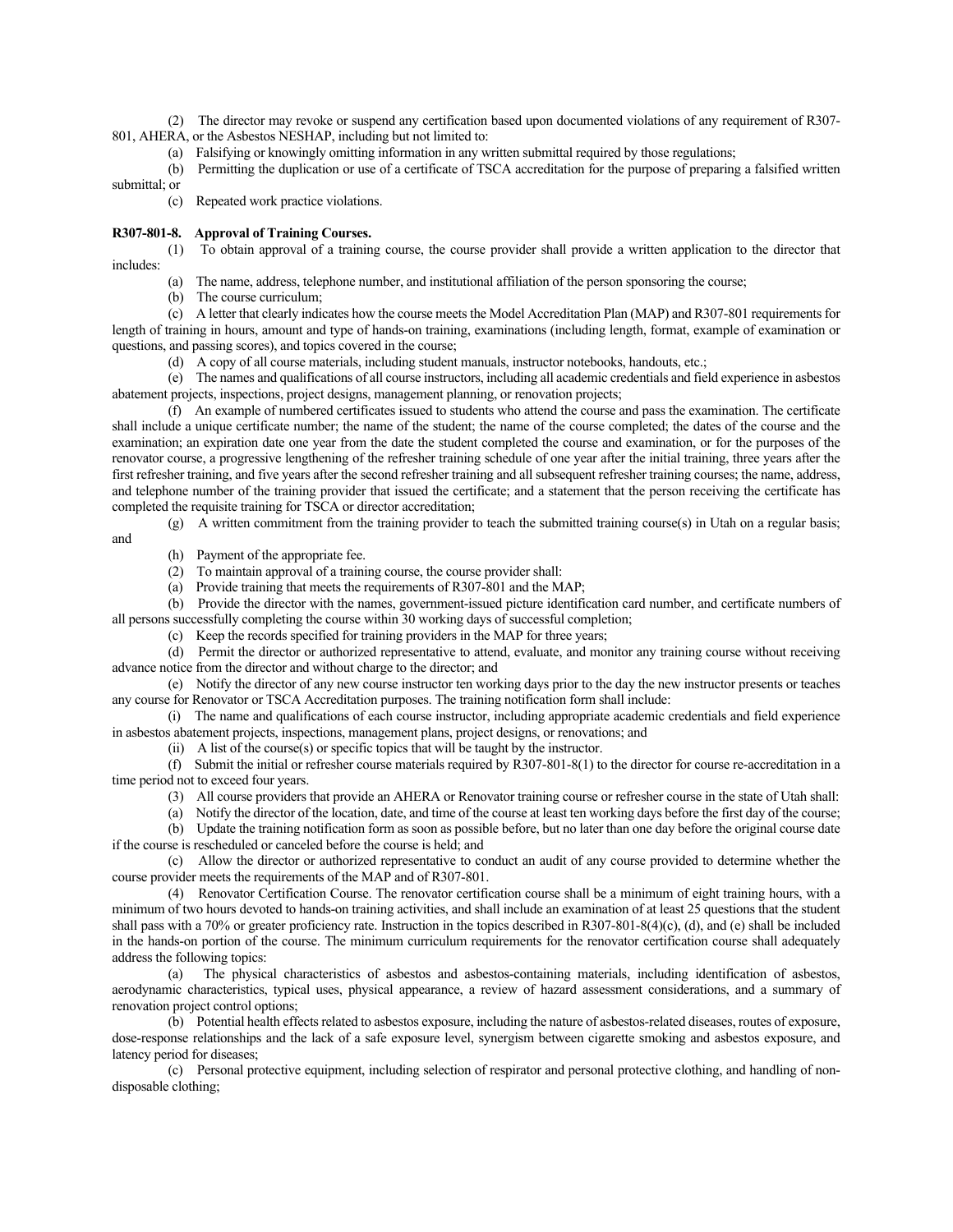(d) State-of-the-art work practices, including proper work practices for renovation projects, including descriptions of proper construction and maintenance of barriers and decontamination enclosure systems, positioning of warning signs, lock-out of electrical and ventilation systems, proper working techniques for minimizing fiber release, use of wet methods, use of negative pressure exhaust ventilation equipment, use of HEPA vacuums, and proper clean-up and disposal procedures and state-of-the-art work practices for removal, encapsulation, enclosure, and repair of ACM, emergency procedures for unplanned releases, potential exposure situations, transport and disposal procedures, and recommended and prohibited work practices. New renovation project techniques and methodologies may be discussed;

(e) Personal hygiene, including entry and exit procedures for the work area, methods of decontamination, avoidance of eating, drinking, smoking, and chewing (gum or tobacco) in the work area, and methods to limit exposures to family members;

(f) Medical monitoring, including OSHA requirements for physical examinations, including a pulmonary function test, chest x-rays, and a medical history for each employee;

(g) Relevant federal and state regulatory requirements, procedures, and standards, including:

(i) OSHA standards for permissible exposure to airborne concentrations of asbestos fibers and respiratory protection (29 CFR 1910.134);

(ii) OSHA Asbestos Construction Standard (29 CFR 1926.1101); and

(iii) UAC R307-801 Utah Asbestos Rule.

(h) Recordkeeping and notification requirements for renovation projects including records and project notification forms required by state regulations and records recommended for legal and insurance purposes;

(i) Supervisory techniques for renovation projects, including supervisory practices to enforce and reinforce the required work practices and discourage unsafe work practices; and

(j) Course review, including a review of key aspects of the training course.

(5) Renovator Recertification Course. The renovator recertification course shall be a minimum of four hours, shall adequately address changes in the federal regulations, state administrative rules, state-of-the-art developments, appropriate work practices, employee personal protective equipment, recordkeeping, and notification requirements for renovation projects, and shall include a course review.

## **R307-801-9. Asbestos Abatement, Renovation, and Demolition Projects: Requirement to Inspect.**

(1) Applicability. Contractors are required to have an asbestos inspection performed by a Utah certified asbestos inspector working for a Utah certified asbestos company. The asbestos inspection report shall be on-site and available when regulated work activities are being performed. Owners of residential structures including condominium owners of four units or less, not otherwise subject to the Asbestos NESHAP, are not required to perform asbestos inspections. Owners of a condominium complex of more than four units are subject to R307-801, may also be subject to the Asbestos NESHAP, but are required to perform asbestos inspections.

(2) Except as described in R307-801-9(1) and 9(3), the owner and operator shall ensure that the regulated facility to be demolished, abated, or renovated is thoroughly inspected for asbestos-containing material by an inspector certified under the provisions of R307-801-6. An asbestos inspection report shall be generated according to the provisions of R307-801-10 and completed prior to the start of the asbestos abatement, renovation, or demolition project if materials required to be identified in R307-801-10(3) will be disturbed during that project. The operator shall make the asbestos inspection report available on-site to all persons who have access to the site for the duration of the renovation, abatement, or demolition project, and to the director or authorized representative upon request.

(3) If the regulated facility has been ordered to be demolished because it is found by a government official to be structurally unsound and in danger of imminent collapse or a public health hazard, the operator may demolish the regulated facility without having the regulated facility inspected for asbestos. If no asbestos inspection is conducted, the operator shall:

(a) Ensure that all resulting demolition project debris is disposed of as asbestos-containing waste material (ACWM) according to R307-801-14; or

(b) reduce the amount of ACWM by segregating the ACWM from non-ACWM debris under the direction of an asbestos inspector certified according to R307-801-6 working for a company certified according to R307-801-5 and clean and encapsulate nonporous debris as non-ACWM by asbestos abatement supervisors or asbestos abatement workers who are certified according to R307- 801-6 and working for a company certified according to R307-801-5.

(4) If an asbestos inspection report older than three years will be used for a regulated asbestos renovation, abatement, or demolition activity, the asbestos inspection report shall be reviewed and updated, as necessary, by an inspector who is certified according to R307-801-6 and working for a company certified according to R307-801-5. The report does not need to be reviewed until a time that it will be used for regulatory purposes such as an abatement, renovation, or demolition activity. If the inspection report is still accurate, then the inspector shall provide written documentation stating that the inspection report is still accurate. If the inspection report is not accurate, then the inspector shall provide written documentation, including new sample results, if necessary, such that the inspection report meets all requirements of R307-801.

#### **R307-801-10. Asbestos Abatement, Renovation, and Demolition Projects: Asbestos Inspection Procedures.**

Asbestos inspectors shall use the following procedures when conducting an asbestos inspection of facilities to be abated, demolished, or renovated:

(1) Determine the scope of the abatement, demolition, or renovation project by identifying which parts and how the facility will be abated, demolished, or renovated (e.g. conventional demolition methods, fire training, etc.).

(2) Inspect the affected facility or part of the facility where the abatement, demolition, or renovation project will occur.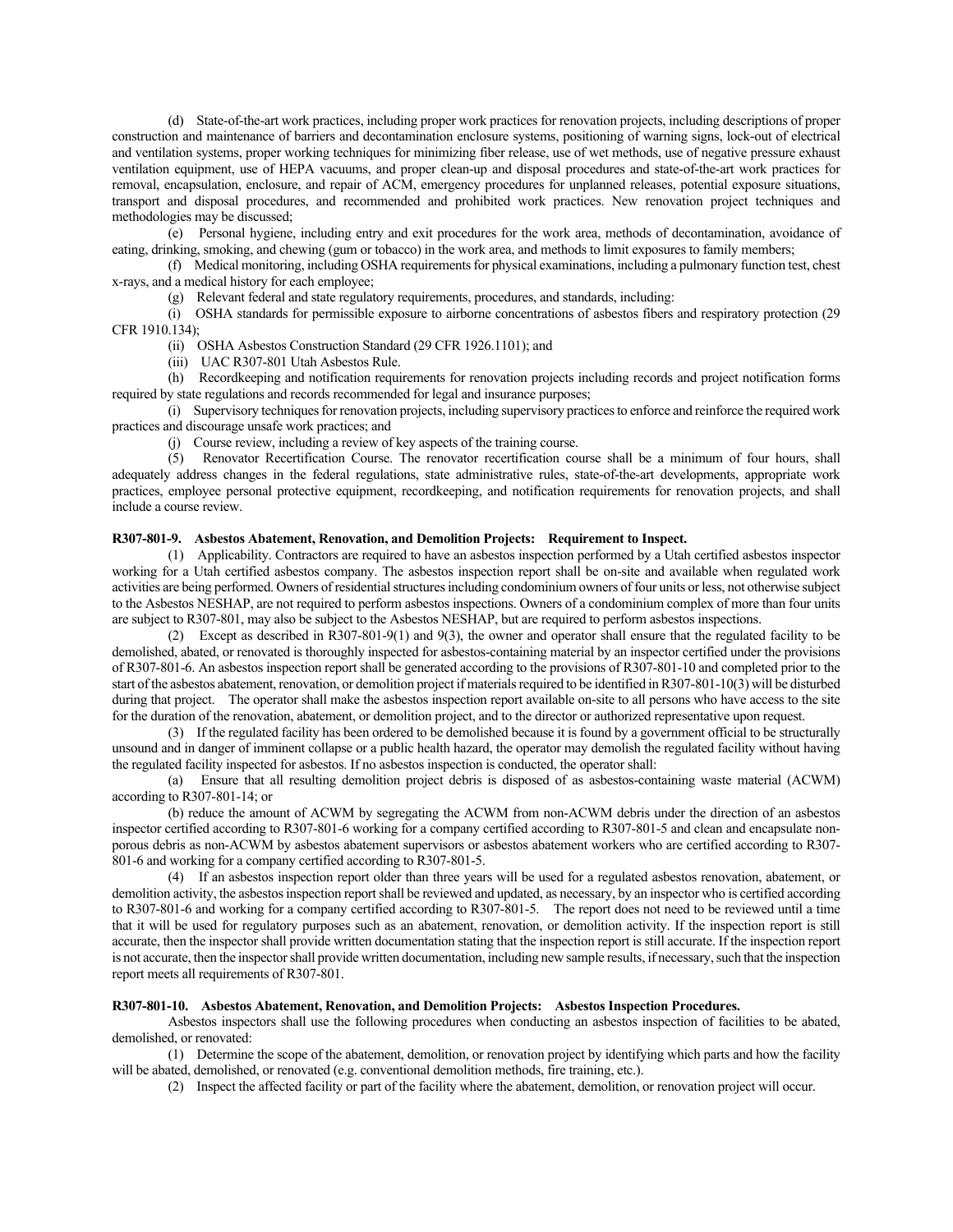(3) Identify all accessible suspect asbestos-containing material (ACM) in the affected facility or part of the facility where the abatement, demolition, or renovation project will occur. Residential facilities built on or after January 1, 1981, are only required to identify all accessible sprayed-on or painted-on ceiling treatment that contained or may contain asbestos fiber, asbestos cement siding or roofing materials, resilient flooring products including vinyl asbestos tile, sheet vinyl products, resilient flooring backing material, whether attached or unattached, and mastic, thermal-system insulation or tape on a duct or furnace, or vermiculite type insulation materials in the affected facility or part of the facility where the abatement, demolition, or renovation project will occur.

(4) Follow the sampling protocol in 40 CFR 763.86 (Asbestos-Containing Materials in Schools) or a sampling method approved by the director to demonstrate that suspect ACM required to be identified by R307-801-10(3) does not contain asbestos.

(5) Asbestos samples are not required to be collected and analyzed if the certified inspector assumes that all unsampled suspect ACM required to be identified by R307-801-10(3) contains asbestos and is ACM; and

(6) Complete an asbestos inspection report containing all of the following information in a format approved by the director:

(a) A description of the affected area and a description of the scope of activities as described in R307-801-10(1);

(b) A list of all suspect ACM required to be identified by R307-801-10(3) in the affected area. Include a description of the suspect ACM sufficient to be able to identify the material. For each suspect material required to be identified by R307-801-10(3), provide the following information:

(i) The amount of suspect ACM required to be identified by R307-801-10(3) in linear feet, square feet, or cubic feet;

(ii) A clear description of the distribution of the suspect ACM required to be identified by R307-801-10(3) in the affected area;

(iii) A statement of whether the material was assumed to contain asbestos, sampled and demonstrated to contain asbestos, or sampled and demonstrated to not contain asbestos; and

(iv) A written determination or table of whether the material is regulated asbestos-containing material (RACM), Category I non-friable ACM, Category II non-friable ACM that may or will become friable when subjected to the proposed abatement, renovation, or demolition project activities, or other suspect ACM that has either not been tested and assumed to contain asbestos, or has been tested by an accredited asbestos laboratory and found not to contain asbestos greater than 1%.

(c) A list of all asbestos bulk samples required to be identified from suspect ACM by R307-801-10(3) in the affected area, including the following information for each sample:

(i) Which suspect ACM required to be identified by R307-801-10(3) the sample represents;

(ii) A clear description of each sample location;

(iii) The types of analyses performed on the sample;

(iv) The amounts of each type of asbestos in the sample as indicated by the analytical results.

(d) A list of potential locations of suspect ACM required to be identified by R307-801-10(3) that were not accessible to inspect and that may be part of the affected area; and

(e) A list of all the asbestos inspector names, company names, and certification numbers.

(7) Floor plans or architectural drawings and similar representations may be used to identify the location of suspect ACM or samples required to be identified by R307-801-10(3).

(8) Analysis of samples shall be performed by:

(a) Persons or laboratories accredited by a nationally recognized testing program such as the National Voluntary Laboratory Accreditation Program (NVLAP), or

(b) Persons or laboratories that have been rated overall proficient by demonstrating passing scores for at least two of the last three consecutive rounds out of the four annual rounds of the Bulk Asbestos Proficiency Analytical Testing program administered by the American Industrial Hygiene Association (AIHA) or an equivalent nationally-recognized interlaboratory comparison program.

#### **R307-801-11. Asbestos Abatement, Renovation, and Demolition Projects: Notification and Asbestos Removal Requirements.** (1) Demolition Projects.

(a) The operator shall submit a properly completed demolition notification form at least ten working days before the start of a demolition project along with payment of the appropriate fee. The operator cannot start the demolition project until all regulated asbestos-containing material (RACM) has been properly removed.

(b) If any regulated facility is to be demolished by intentional burning, the operator, in addition to the demolition notification form specified in R307-801-11(1)(a), shall ensure that all ACM, including Category I non-friable asbestos-containing material (ACM), Category II non-friable ACM, and RACM is removed from the regulated facility before burning.

(c) If the regulated facility has been ordered to be demolished by a government official because it is found to be structurally unsound and in danger of imminent collapse or a public health hazard, the operator shall submit a demolition project notification form, with a copy of the order signed by the appropriate government official, as soon as possible before, but no later than, the next working day after the demolition project begins.

(2) Asbestos Abatement and Renovation Projects.

(a) If the amount of RACM that would be disturbed or rendered inaccessible by the asbestos abatement or renovation project is the SSSD amount, then no additional requirements are necessary prior to general building remodeling activities.

(b) If the amount of RACM that would be disturbed or rendered inaccessible by the asbestos abatement or renovation project is greater than the SSSD amount, but less than the NESHAP amount, then the operator shall:

(i) Submit an asbestos abatement project notification form at least one working day before asbestos removal begins as described in R307-801-12, unless the removal was properly included in an annual asbestos notification form submitted pursuant to R307- 801-11(2)(e);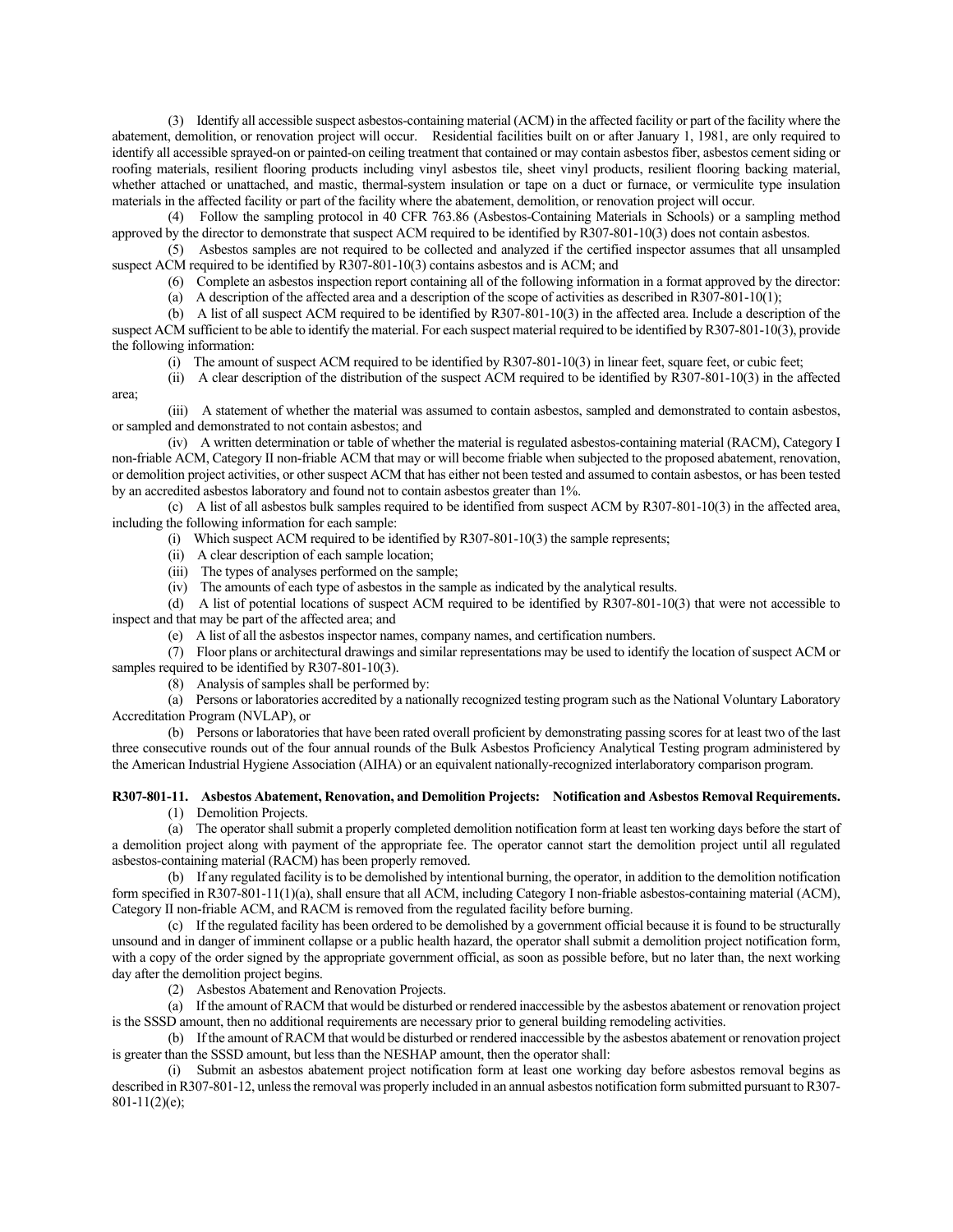(ii) Remove RACM according to asbestos work practices of R307-801-13, the certification requirements of R307-801-5 and 6, and the disposal requirements of R307-801-14 before performing general building remodeling activities.

(c) If the amount of RACM that would be disturbed or rendered inaccessible by the asbestos abatement project is greater than or equal to the NESHAP amount, then the operator shall:

(i) Submit an asbestos abatement project notification form along with payment of the appropriate fee at least ten working days before asbestos removal begins as described in R307-801-12;

(ii) Remove RACM according to the asbestos work practices of R307-801-13, the certification requirements of R307-801- 5 and 6, and the disposal requirements of R307-801-14 before performing general building remodeling activities.

(d) If the asbestos abatement or renovation project is an emergency asbestos abatement or renovation project, then the notification form shall be submitted as soon as possible before, but no later than, the next working day after the emergency asbestos abatement or renovation project begins.

(e) The operator shall submit an annual asbestos notification form along with payment of the appropriate fee according to the requirements of 40 CFR 61.145(a)(4)(iii) no later than ten working days before the first day of January of the year during which the work is to be performed in the following circumstances:

(i) The asbestos abatement projects are unplanned operation and maintenance activities;

(ii) The asbestos abatement projects are less than NESHAP-sized; and

(iii) The total amount of asbestos to be disturbed in a single NESHAP facility during these asbestos abatement projects is expected to exceed the NESHAP amount in a calendar year.

(3) Owners and operators of general building remodeling activities are not required to submit an asbestos abatement project or renovation notification form to the director that do not disturb suspect asbestos containing materials, do not disturb building materials found to contain RACM by an inspector who is certified according to R307-801-6, or do not disturb materials that will become RACM as part of the general building remodeling activities.

(4) For notification purposes, asbestos abatement, renovation, or demolition projects shall be no longer than one year in duration.

(5) Revise the notification form, as necessary, when any information on the original notification or any subsequent notification forms changes.

# **R307-801-12. Asbestos Abatement, Renovation, and Demolition Projects: Notification Procedures and Contents.**

(1) All notification forms required by R307-801-11 shall be submitted in writing on the appropriate form provided by the director and shall be postmarked or received by the director in accordance with R307-801-11, or shall be submitted using the Division of Air Quality electronic notification system and received by the director in accordance with R307-801-11. The type of notification and whether the notification is original or revised shall be indicated.

(2) If the notification is an original demolition project notification form, an original asbestos abatement project notification form for a NESHAP-sized asbestos abatement project, or an original asbestos annual notification form, the written notice shall be sent with an original signature by U.S. Postal Service, commercial delivery service, or hand delivery, or with an electronic signature if submitted using the Division of Air Quality electronic notification system. If the U.S. Postal Service is used, the submission date is the postmark date. If other service or hand delivery is used, the submission date is the date that the document is received by the director. If the Division of Air Quality electronic notification system is used, the submission date is the date that the notification is received by the director.

(3) An original asbestos notification form for a less than NESHAP-sized asbestos abatement or renovation project or any revised notification may be submitted by any of the methods in R307-801-12(2), or by facsimile, by the date specified in R307-801-11. The sender shall ensure that the fax is legible.

(4) All original notification forms shall contain the following information:

(a) The name, address, and telephone number of the owner of the regulated facility, the general contractor, the demolition contractor, and the asbestos renovation or abatement contractor, if applicable;

(b) Whether the operation is an asbestos abatement, demolition, or a renovation project;

(c) A description of the regulated facility that includes the total size of the structure or structures in square feet, including the square footage of all floors in a multilevel or multi-floor structure, the age, the future, present, and prior uses of the facility, including any additional regulated structures affected by the project;

(d) The names and certification numbers of the inspectors and companies;

(e) The procedures, including analytical methods, used to inspect for the presence of asbestos-containing material (ACM);

(f) The location and address, including building number or name and floor or room number, street address, city, county, state, and zip code of each regulated facility being demolished or renovated;

(g) A description of procedures for handling the discovery of unexpected ACM, Category I non-friable ACM, or Category II non-friable ACM that has or will become friable or regulated;

(h) A description of planned asbestos abatement, demolition, or renovation project work, including the asbestos abatement, demolition, and renovation project techniques to be used and a description of the affected regulated facility components or structural members; and

(i) If the project has phases, then provide the date and times of each phase and the location and address of all regulated facilities to be abated, demolished, or renovated.

(5) In addition to the information in R307-801-12(4), an original demolition project notification form shall contain the following information: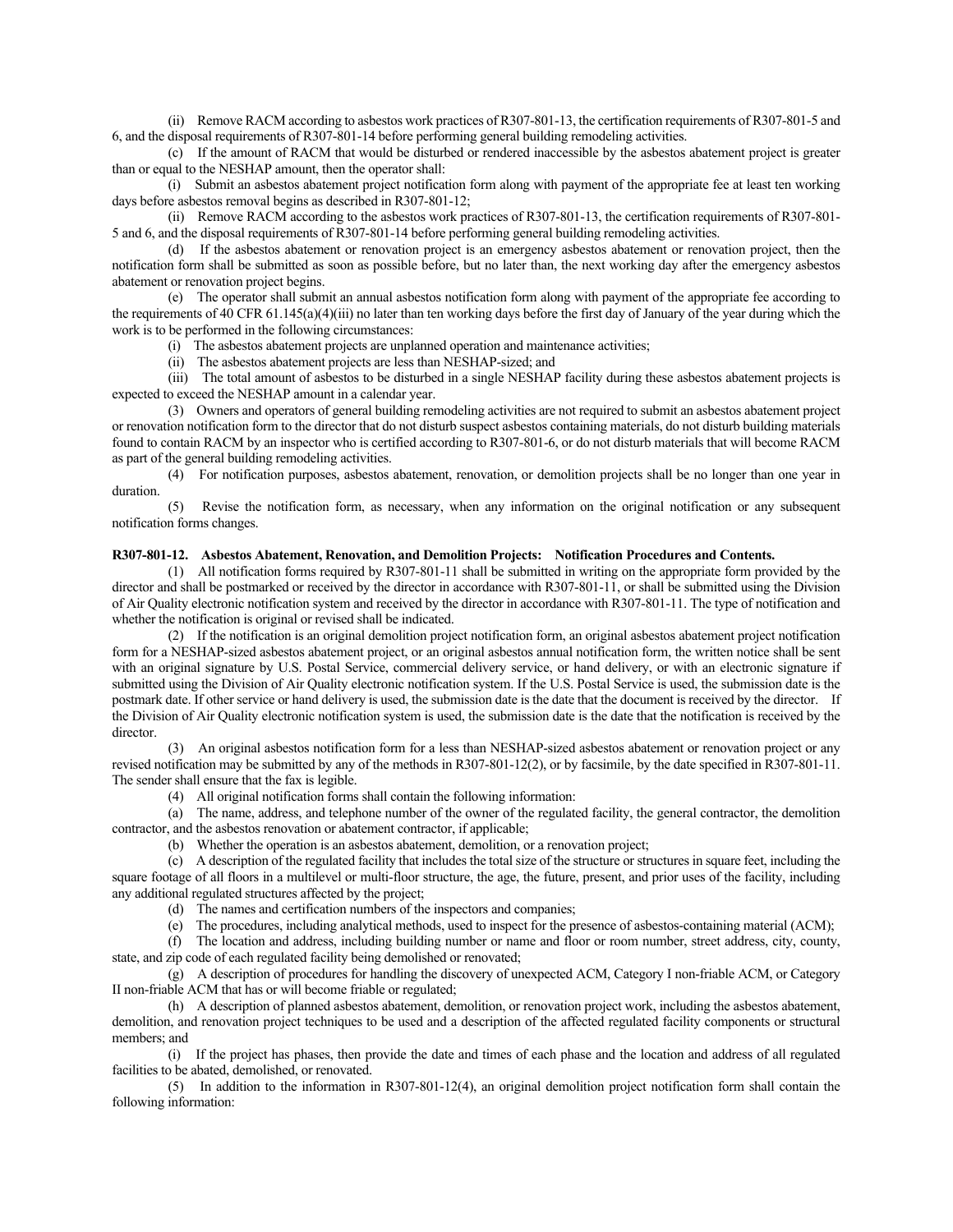(a) An estimate of the amount of Category I non-friable ACM and non-regulated ACM that will remain in the building during the demolition project;

- (b) The start and stop dates of the demolition project;
- (c) The days that the demolition project will be conducted; and

(d) If the regulated facility will be demolished under an order of a government official, the name, title, government agency, and authority of the government official ordering the demolition project, the date the order was issued, and the date the demolition project was ordered to commence. A copy of the order shall be attached to the demolition project notification form.

(6) In addition to the information required in R307-801-12(4) and (5), an original demolition project notification form for phased demolition projects shall include:

(a) The start and stop dates for the entire phased project; and

(b) The start and stop dates for each phase of the project.

(7) In addition to the information required in R307-801-12(4), (5), and (6), an original asbestos abatement project notification form shall include:

- (a) An estimate of the amount of ACM to be stripped, including which units of measure were used;
- (b) The start and stop dates for asbestos abatement project preparation;
- (c) The times of day for every day that asbestos abatement project will be conducted;

(d) A description of work practices and engineering controls to be used to prevent emissions of asbestos at the demolition or asbestos abatement project work site;

(e) The name and location of the waste disposal site where the ACWM will be disposed, including the name and telephone number of the waste disposal site contact;

- (f) The name, address, contact person, and telephone number of the waste transporters; and
- (g) The name, contact person, and telephone number of the waste generator.

(8) If an emergency asbestos abatement or renovation project will be performed, then the notification form shall include the date and hour the emergency occurred, a description of the event and an explanation of how the event has caused unsafe conditions or would cause equipment damage or unreasonable financial burden.

(9) In addition to the information in R307-801-12(4) and (5), an original asbestos abatement project annual notification form shall contain the following information:

- (a) An estimate of the approximate amount of ACM to be stripped, including which units of measure were used, if known;
- (b) The start and stop dates of asbestos abatement project work covered by the annual notification, if known;

(c) A description of work practices and engineering controls to be used to prevent emissions of asbestos at the asbestos abatement project work site;

(d) The name and location of the waste disposal site where the asbestos-containing waste material (ACWM) will be disposed, including the name and telephone number of the waste disposal site contact;

- (e) The name, address, contact person, and telephone number of the waste transporters; and
- (f) The name, contact person, and telephone number of the waste generator.

(10) A revised notification form shall contain the following information:

(a) The name, address, and telephone number of the owner of the regulated facility, and any demolition, renovation, or asbestos abatement project contractor or contractors working on the project;

(b) Whether the operation is an asbestos abatement, a demolition, or a renovation project;

- (c) The date that the original notification form was submitted;
- (d) The applicable original start and stop dates for the asbestos abatement, renovation, or demolition project;

(e) The revised start and stop dates and working hours, if applicable, for asbestos abatement, renovation, or demolition projects, for the entire project or for any phase of the project;

(f) The changes in the amount of asbestos to be removed during the project if the asbestos removal amount increases or decreases by more than 20%;

(g) If the previously reported area of the building or buildings to be demolished was inaccurate and needs to be changed, then the demolition notification form shall be revised to include the building area change and any additional fee shall be paid to the Utah Division of Air Quality; and

(h) Any changes to the original or subsequently revised notification form or forms. Describe all changes made to the revised notification form in the comments section of that form.

(11) If the asbestos removal amount is increased in the revised notification form, then the appropriate fee shall be paid to the Utah Division of Air Quality.

(12) If any project phase or an entire NESHAP-sized asbestos abatement, renovation, or demolition project that requires a notification form under R307-801-12(4) will commence on a date or work times other than the date and work times submitted in the original or the most recently revised notification form, the director shall be notified of the new start date and work times by the following deadlines:

(a) If the new start date and work times are later than the original start date and work times, then notice by telephone, fax, or electronic means shall be given as soon as possible before the start date and a revised notification form shall be submitted in accordance with R307-801-12(10) as soon as possible before, but no later than, the original start date. If the written notification form is received by the director no later than the day before the original start date and work times, no notice by telephone is required.

(b) If the new start date is earlier than the original start date, submit a written notice in accordance with R307-801-12(10) at least ten working days before beginning the project.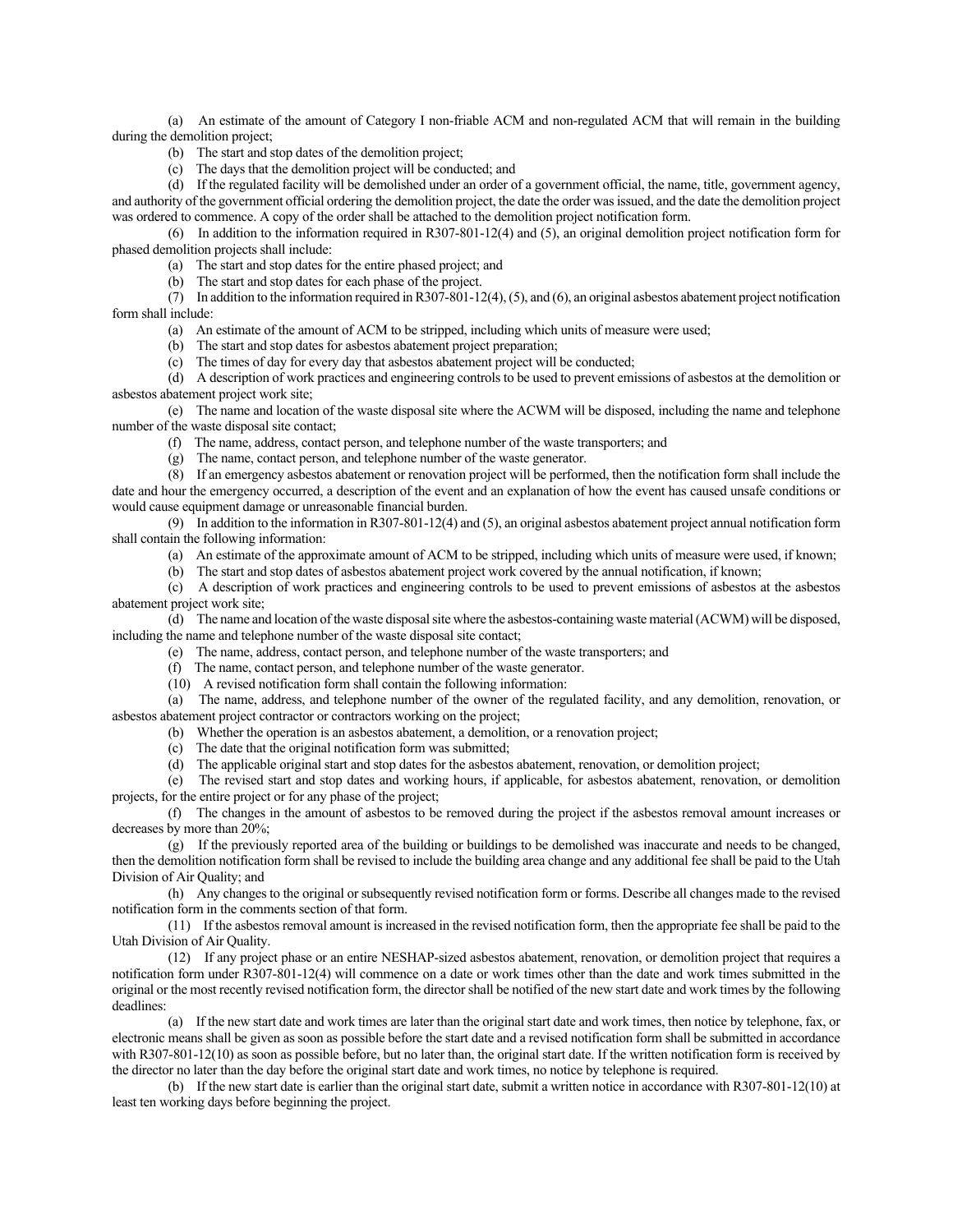(c) In no event shall an asbestos abatement, renovation, or demolition project covered by R307-801-12 begin on a date other than the new start date submitted in the revised written notice.

## **R307-801-13. Asbestos Abatement and Renovation Project: Work Practices.**

(1) An asbestos abatement supervisor who has been certified under R307-801-6 shall be on-site during asbestos abatement project setup, asbestos removal, stripping, cleaning and dismantling of the project, and other handling of uncontainerized regulated asbestos-containing material (RACM).

(2) All persons handling any amount of uncontainerized RACM during a regulated project shall be certified as an asbestos abatement worker or an asbestos abatement supervisor certified under R307-801-6.

(3) Persons performing an asbestos abatement or renovation project at a regulated facility shall follow the work practices in R307-801-13. Where the work practices in R307-801-13(3) and (4) are required, wrap and cut, open top catch bags, glove bags, and mini-enclosures may be used in combination with those work practices.

(a) Adequately wet regulated asbestos-containing material (RACM) with amended water before exposing or disturbing it, except when temperatures are continuously below freezing (32 degrees F.), and when all requirements in 40 CFR 61.145(c)(7) are met.

(b) Install barriers and post warning signs to prevent access to the work area. Warning signs shall conform to the specifications of 29 CFR 1926.1101(k)(7).

(c) Keep RACM adequately wet until it is containerized and disposed of in accordance with R307-801-14.

(d) Ensure that RACM that is stripped or removed is promptly containerized.

(e) Prevent visible particulate matter and uncontainerized asbestos-containing debris and waste originating in the work area from being released outside of the negative pressure enclosure or designated work area.

(f) Filter all waste water to five microns before discharging it to a sanitary sewer.

(g) Decontaminate the outside of all persons, equipment, and waste bags so that no visible residue is observed before leaving the work area.

(h) Apply encapsulant to RACM that is exposed but not removed during stripping.

(i) Clean the work area, drop cloths, and other interior surfaces of the enclosure using a high-efficiency particulate air (HEPA) vacuum and wet cleaning techniques until there is no visible residue before dismantling barriers.

(j) After cleaning and before dismantling enclosure barriers, mist all surfaces inside of the enclosure with a penetrating encapsulant designed for that purpose.

(k) Handle and dispose of friable asbestos-containing material (ACM) and RACM according to the disposal provisions of R307-801-14.

(4) All operators of NESHAP-sized asbestos abatement projects shall install a negative pressure enclosure using the following work practices.

(a) All openings to the work area shall be covered with at least one layer of six mil or thicker polyethylene sheeting sealed with duct tape or an equivalent barrier to air flow.

(b) If RACM debris is present in the proposed work area prior to the start of a NESHAP-sized asbestos abatement project, the site shall be prepared by removing the debris using the work practice requirements of R307-801-13 and disposal requirements of R307-801-14. If the total amount of loose visible RACM debris throughout the entire work area is the SSSD amount, then site preparation may begin after the notification form has been submitted and before the end of the ten working day waiting period.

(c) A decontamination unit constructed to the specifications of R307-801-13(4)(h) shall be attached to the containment prior to disturbing RACM or commencing a NESHAP-sized asbestos abatement project, and all persons shall enter and leave the negative pressure enclosure or work area only through the decontamination unit except in a life threatening emergency situation.

(d) All persons subject to R307-801 shall shower before entering the clean-room of the decontamination unit when exiting the enclosure and shall follow all procedures required by 29 CFR 1926.1101(j)(1)(ii).

(e) No materials may be removed from the enclosure or brought into the enclosure through any opening other than a waste load-out or a decontamination unit.

(f) The negative pressure enclosure of the work area shall be constructed with the following specifications:

(i) Apply at least two layers of six mil or thicker polyethylene sheeting or its equivalent to the floor extending at least one foot up every wall and seal in place with duct tape or its equivalent;

(ii) Apply at least two layers of four mil or thicker polyethylene sheeting or its equivalent to the walls without locating seams in wall or floor corners;

(iii) Seal all seams with duct tape or its equivalent;

(iv) Maintain the integrity of all enclosure barriers; and

(v) Where a wall or floor will be removed as part of the NESHAP-sized asbestos abatement project, polyethylene sheeting need not be applied to that regulated facility component or structural member.

(g) View ports shall be installed in the enclosure or barriers where feasible, and view ports shall be:

(i) At least one foot square;

(ii) Made of clear material that is impermeable to the passage of air, such as an acrylic sheet;

(iii) Positioned so as to maximize the view of the inside of the enclosure from a position outside the enclosure; and

(iv) Accessible to a person outside of the enclosure.

(h) A decontamination unit shall be constructed according to the following specifications:

(i) The unit shall be attached to the enclosure or work area;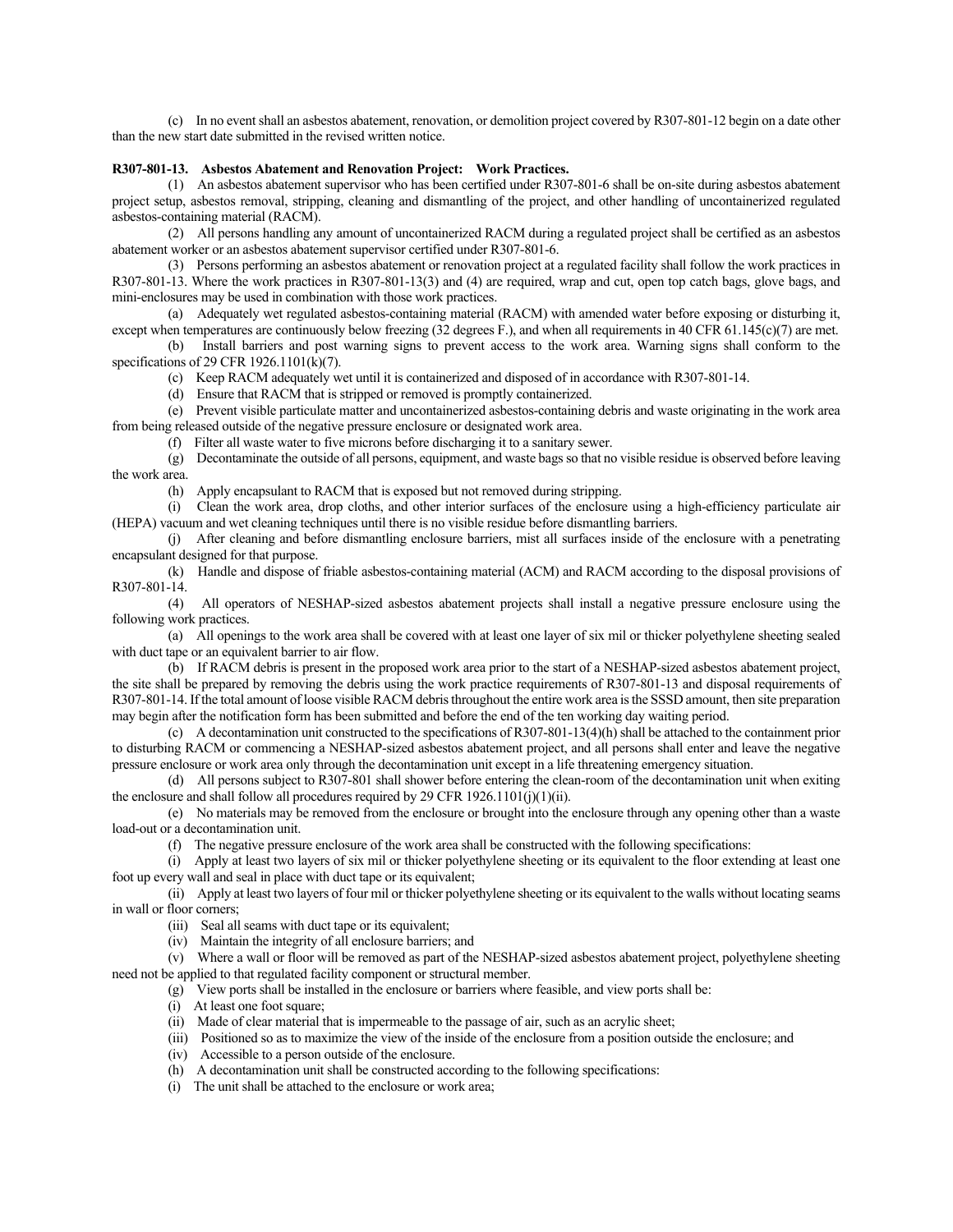(ii) The decontamination unit shall consist of at least three chambers and meet all regulatory requirements of 29 CFR  $1926.1101(i)(1)(i);$ 

(iii) The clean room, which is the chamber that opens to the outside, shall be no less than three feet wide by three feet long by six feet high, when feasible;

(iv) The shower room, which is the chamber between the clean and dirty rooms, shall have hot and cold or warm running water and be no less than three feet wide by three feet long by six feet high, when feasible;

(v) The dirty room, which is the chamber that opens to the negative pressure enclosure or the designated work area, shall be no less than three feet wide by three feet long by six feet high, when feasible;

(vi) The dirty room shall be provided with an accessible waste bag at any time that asbestos abatement project is being performed.

(i) A separate waste load-out following the specifications below may be attached to the enclosure for removal of decontaminated waste containers and decontaminated or wrapped tools from the enclosure.

(i) The waste load-out shall consist of at least one chamber constructed of six mil or thicker polyethylene walls and six mil or thicker polyethylene flaps or the equivalent on the outside and inside entrances;

(ii) The waste load-out chamber shall be at least three feet long, three feet high, and three feet wide; and

(iii) The waste load-out supplies shall be sufficient to decontaminate bags, and shall include a water supply with a filtered drain, clean rags, disposable rags or wipes, and clean bags.

(j) Negative air pressure and flow shall be established and maintained within the enclosure by:

(i) Maintaining at least four air changes per hour in the enclosure;

(ii) Routing the exhaust from HEPA filtered ventilation units to the outside of the regulated facility whenever possible;

(iii) Maintaining a minimum of 0.02 column inches of water pressure differential relative to outside pressure; and

(iv) Maintaining a monitoring device to measure the negative pressure in the enclosure.

(5) In lieu of two layers of polyethylene on the walls and the floors as required by R307-801-13(4)(f)(i) and (ii), the following work practices and controls may be used only under the circumstances described below:

(a) When a pipe insulation removal asbestos abatement project is conducted the following may be used:

(i) Drop cloths extending a distance at least equivalent to the height of the RACM around all RACM to be removed, or extended to a wall and attached with duct tape or equivalent;

(ii) Either the glove bag or wrap and cut methods may be used; and

(iii) RACM shall be adequately wet before wrapping.

(b) When the RACM is scattered ACM and is found in small patches, such as isolated pipe fittings, the following procedures may be used:

(i) Glove bags, mini-enclosures as described in R307-801-13(7)(c), or wrap and cut methods with drop cloths large enough to capture all RACM fragments that fall from the work area may be used.

(ii) If all asbestos disturbance is limited to the inside of negative pressure glove bags or a mini-enclosure, then non-glove bag or non-mini-enclosure building openings need not be sealed and negative pressure need not be maintained in the space outside of the glove bags or mini-enclosure during the asbestos removal operation.

(iii) A remote decontamination unit may be used as described in  $R307-801-13(7)(d)$  only if an attached decontamination unit is not feasible.

(c) When a preformed RACM pipe insulation asbestos abatement project in a crawl space or pipe chase less than six feet high or less than three feet wide is conducted, the following may be used:

(i) Drop cloths extending a distance at least six feet around all preformed RACM pipe insulation to be removed or extended to a wall and attached with duct tape or equivalent; or

(ii) The open top catch bag method.

(6) During outdoor asbestos abatement projects, the work practices of R307-801-13 shall be followed with the following modifications:

(a) Negative pressure need not be maintained if there is not an enclosure;

(b) Six mil polyethylene drop cloth, or equivalent, large enough to capture all RACM fragments that fall from the work area shall be used; and

(c) A remote decontamination unit as described in R307-801-13(7)(d) may be used.

(7) Special work practices.

(a) If the wrap and cut method is used:

(i) The regulated facility component shall be cut at least six inches from any RACM on that component;

(ii) If asbestos will be removed from the regulated facility component to accommodate cutting, the asbestos removal shall be performed using a single glove bag for each cut, and no RACM shall be disturbed outside of a glove bag;

(iii) The wrapping shall be leak-tight and shall consist of two layers of six mil polyethylene sheeting, each individually sealed with duct tape, and all RACM between the cuts shall be sealed inside wrap; and

(iv) The wrapping shall remain intact and leak-tight throughout the removal and disposal process.

(b) If the open top catch bag method is used:

(i) The material to be removed can only be preformed RACM pipe insulation, and it shall be located in a crawl space or a pipe chase less than six feet high or less than three feet wide;

(ii) Asbestos waste bags that are leak-tight and strong enough to hold contents securely shall be used;

(iii) The bag shall be placed underneath the stripping operation to minimize ACM falling onto the drop cloth;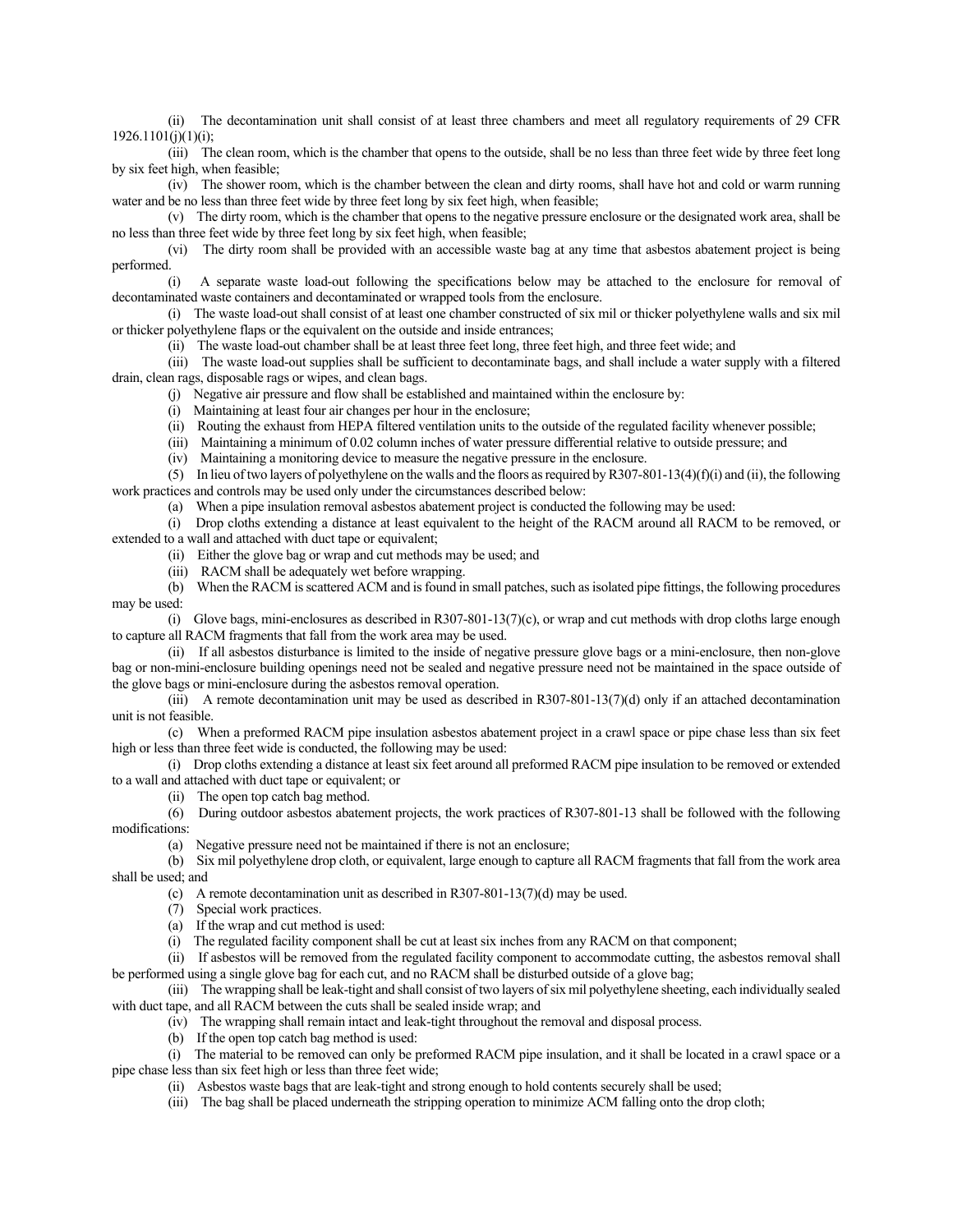(iv) All material stripped from the regulated facility component shall be placed in the bag;

(v) One asbestos abatement worker shall hold the bag and another asbestos abatement worker shall strip the ACM into the bag; and

(vi) A drop cloth extending a distance at least six feet around all preformed RACM pipe insulation to be removed, or extended to a wall and attached with duct tape or equivalent shall be used.

(c) If glove bags are used, they shall be under negative pressure, and the procedures required by 29 CFR 1926.1101(g)(5)(iii) shall be followed.

(d) A remote decontamination unit may be used under the conditions set forth in R307-801-13(5)(b) and (6), when there is an area insufficient to construct a connected decontamination unit, or when approved by the director. The remote decontamination unit shall meet all construction standards in R307-801-13(4)(h) and shall include:

(i) Outerwear shall be HEPA vacuumed or removed, and additional clean protective outerwear shall be put on;

(ii) Either polyethylene sheeting shall be placed on the path to the decontamination unit and the path shall be blocked or taped off to prevent public access, or asbestos abatement workers shall be conveyed to the remote decontamination unit in a vehicle that has been lined with two layers of six mil or thicker polyethylene sheeting or its equivalent; and

(iii) The polyethylene path or vehicle liner shall be removed at the end of the project, and disposed of as ACWM.

(e) Mini-enclosures, when used under approved conditions, shall conform to the requirements of 29 CFR  $1926.1101(g)(5)(vi)$ .

(8) For asbestos-containing mastic removal projects using mechanical means, such as a power buffer, to loosen or remove mastic from the floor, in lieu of two layers of polyethylene sheeting on the walls, splash guards of six mil or thicker polyethylene sheeting shall be placed from the floor level a minimum of three feet up the walls.

(9) Persons who improperly disturb more than the SSSD amount of asbestos-containing material and contaminate an area with friable asbestos shall:

(a) Have the emergency clean-up portion of the project, including any portions not contained within a regulated facility or in common use areas that cannot be isolated, performed as soon as possible by a company or companies certified according to R307- 801-5, and, asbestos abatement supervisor(s), and asbestos abatement worker(s) certified according to R307-801-6.

(b) Have an asbestos clean-up plan designed by a Utah certified asbestos project designer for the non-emergency portion of the project and have the asbestos clean-up plan submitted to the director for approval. An asbestos clean-up plan is not required when the disturbance results from a natural disaster, fire, or flooding.

(c) Submit the project notification form required by R307-801-11 and 12 to the director for acceptance no later than the next working day after the disturbance occurs or is discovered. For fee calculation purposes, the size of the emergency clean-up project is the area that has been contaminated or potentially contaminated by the disturbance and not the amount of asbestos-containing material disturbed.

(d) Notify the director of project completion by telephone, fax, or electronic means by the day of completion and before leaving the site.

(10) For asbestos abatement, renovation, or demolition projects that remove or otherwise disturb loose-fill vermiculite type insulation materials assumed to be regulated asbestos-containing material or found to contain greater than 1% regulated asbestiform fibers, then the material being removed is considered regulated asbestos-containing material and shall meet all the appropriate regulatory requirements of R307-801.

(a) Regulated vermiculite shall be removed to the maximum extent possible, or by following a work practice that has been established by the director, or by an alternative work practice as approved by the director.

## **R307-801-14. Disposal and Handling of Asbestos Waste.**

(1) Owners and operators of regulated facilities shall containerize asbestos-containing waste material (ACWM) while adequately wet.

(2) ACWM containers shall be leak-tight and strong enough to hold contents securely and be labeled with an OSHA warning label found in 29 CFR 1926.1101(k)(8).

(3) Containers shall be labeled with the waste generator's and contractor's names, addresses, and telephone numbers before they are removed from the asbestos renovation or abatement work area.

(4) Containerized regulated asbestos-containing material (RACM) shall be disposed of at a landfill which complies with 40 CFR 61.150.

(5) The waste shipment record shall include a list of items and the amount of ACWM being shipped. The waste generator originates and signs this document.

(6) Owners and operators of regulated facilities where an asbestos abatement or renovation project has been performed shall report in writing to the director if a copy of the waste shipment record, signed by the owner or operator of the designated waste disposal site, is not received by the waste generator within 45 working days from the date the waste was accepted by the initial transporter. Include in the report the following information:

(a) A copy of the waste shipment record for which a confirmation of delivery was not received; and

(b) A cover letter signed by the waste generator explaining the efforts taken to locate the asbestos waste shipment and the results of those efforts.

## **R307-801-15. Records.**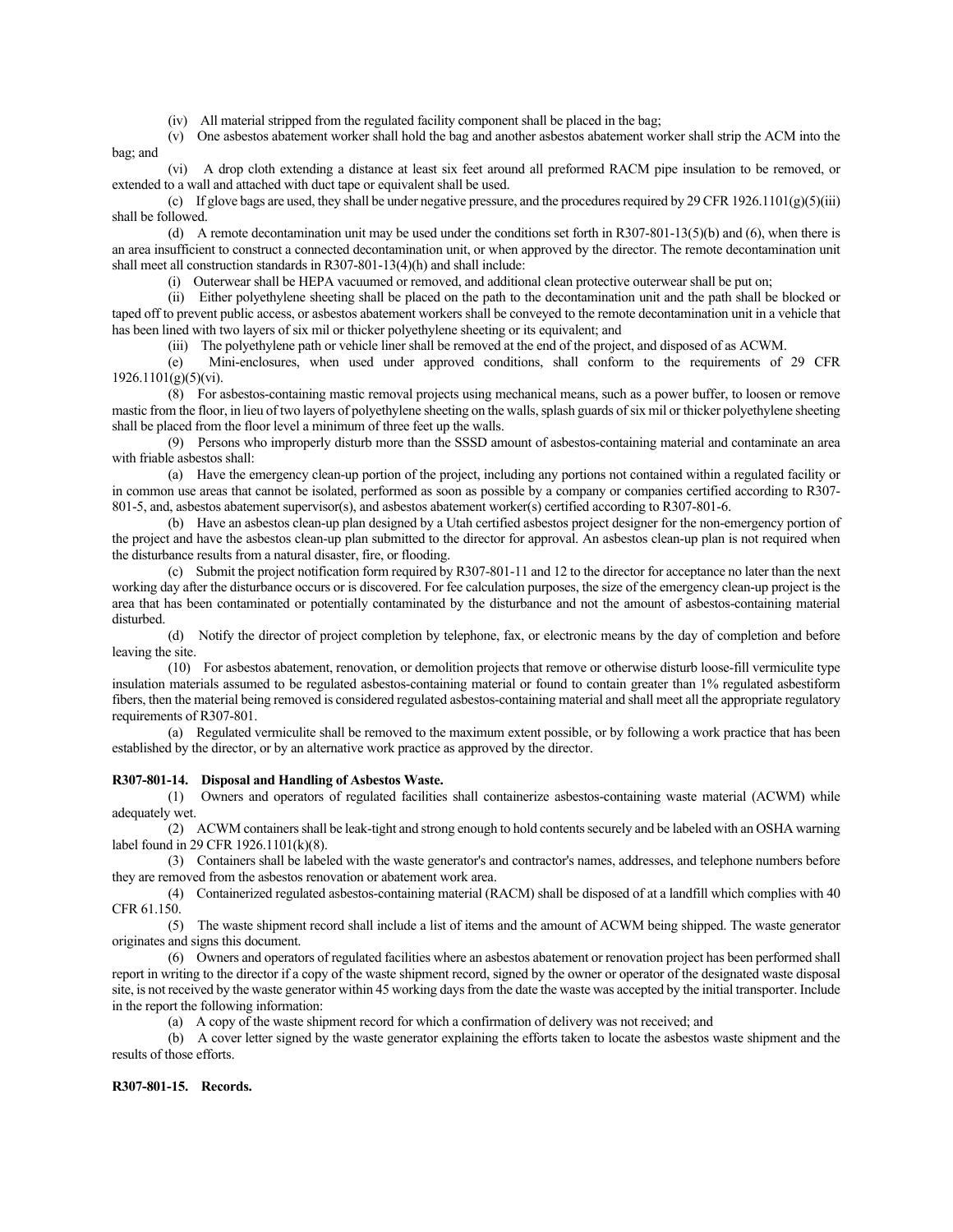(1) Certified asbestos abatement or renovation companies shall maintain records of all asbestos abatement or renovation projects that they perform at regulated facilities and shall make these records available to the director or authorized representative upon request. The records shall be retained for at least five years. Maintained records shall include the following:

(a) Names and certification numbers of the asbestos abatement workers, asbestos abatement supervisors, or renovators who performed the asbestos abatement or renovation project;

(b) Location and description of the asbestos abatement or renovation project and amount of friable asbestos-containing material (ACM) removed;

- (c) Start and stop dates of the asbestos abatement or renovation project;
- (d) Summary of the procedures used to comply with applicable requirements including copies of all notification forms;
- (e) Waste shipment records maintained in accordance with 40 CFR Part 61, Subpart M; and
- (f) Asbestos inspection reports associated with the asbestos abatement or renovation project.

(2) All persons subject to the inspection requirements of R307-801-9 shall maintain copies of asbestos inspection reports for at least one year after asbestos abatement, renovation, or demolition projects have ceased, and shall make these reports available to the director or authorized representative upon request.

## **R307-801-16. Certified Renovator Work Practices.**

(1) Certified renovators are responsible for ensuring compliance with R307-801 at all renovation projects at regulated facilities to which they are assigned.

(2) Certified renovators working at regulated facilities shall:

(a) Perform all of the tasks described in R307-801-13(3) and shall either perform or direct workers who perform all tasks described in R307-801-13(3);

(b) Provide training to workers on the work practices required by R307-801-13(3) that will be used when performing renovation projects;

 $(c)$  Be physically present at the work site when all work activities required by R307-801-13(3)(b) are posted, while the work area containment required by R307-801-13(3)(b) is being established, and while the work area cleaning required by R307-801-13(3)(i) is performed;

(d) Be on-site and direct work being performed by other individuals to ensure that the work practices required by R307-801- 13(3) are being followed, including maintaining the integrity of the containment barriers and ensuring that dust or debris does not spread beyond the work area;

- (e) Have with them at the work site their current Utah Renovator certification card; and
- (f) Prepare the records required by R307-801-15.

## **R307-801-17. Asbestos Information Distribution Requirements.**

(1) Utah Abatement/Renovation pamphlet. Utah asbestos abatement and renovation companies shall provide owners and occupants of single and multi-family residential structures with the Utah Abatement/Renovation Pamphlet "Asbestos Hazards During Abatement and Renovation Activities" when those structures will be re-occupied after the regulated activities are completed.

(2) No more than 60 days before beginning an abatement or renovation project in a regulated facility, the company performing the abatement or renovation project shall:

(a) Provide the owner of the regulated facility with the pamphlet, and comply with one of the following:

(i) Obtain, from the owner, a written acknowledgment that the owner has received the pamphlet; or

(ii) Obtain a certificate of mailing at least seven working days prior to the abatement or renovation project; and

(b) If the owner does not occupy the regulated facility, provide an adult occupant of the regulated facility with the pamphlet, and comply with one of the following:

(i) Obtain, from the adult occupant, a written acknowledgment that the occupant has received the pamphlet, or certify in writing that a pamphlet has been delivered to the regulated facility and that the company performing the abatement or renovation project has been unsuccessful in obtaining a written acknowledgment from an adult occupant. Such certification shall include the address of the unit undergoing abatement or renovation activities, the date and method of delivery of the pamphlet, names of the persons delivering the pamphlet, reason for lack of acknowledgment (e.g., occupant refuses to sign, no adult occupant available), the signature of a representative of the company performing the abatement or renovation project, and the date of signature; or

(ii) Obtain a certificate of mailing at least seven working days prior to the abatement or renovation project.

(3) Abatement or renovation projects in common areas. No more than 60 working days before beginning abatement or renovation projects in common areas of a regulated facility, the company performing the abatement or renovation project shall:

- (a) Provide the owner with the pamphlet and comply with one of the following:
- (i) Obtain, from the owner, a written acknowledgment that the owner has received the pamphlet; or
- (ii) Obtain a certificate of mailing at least seven working days prior to the abatement or renovation project;
- (b) Comply with one of the following:

(i) Notify in writing, or ensure written notification of, each regulated facility and make the pamphlet available upon request prior to the start of abatement or renovation project. Such notification shall be accomplished by distributing written notice to each affected unit in the regulated facility. The notice shall describe the general nature and locations of the planned abatement or renovation project, the expected starting and ending dates, how the occupant can obtain the pamphlet and a copy of the required records at no cost to the occupants; or